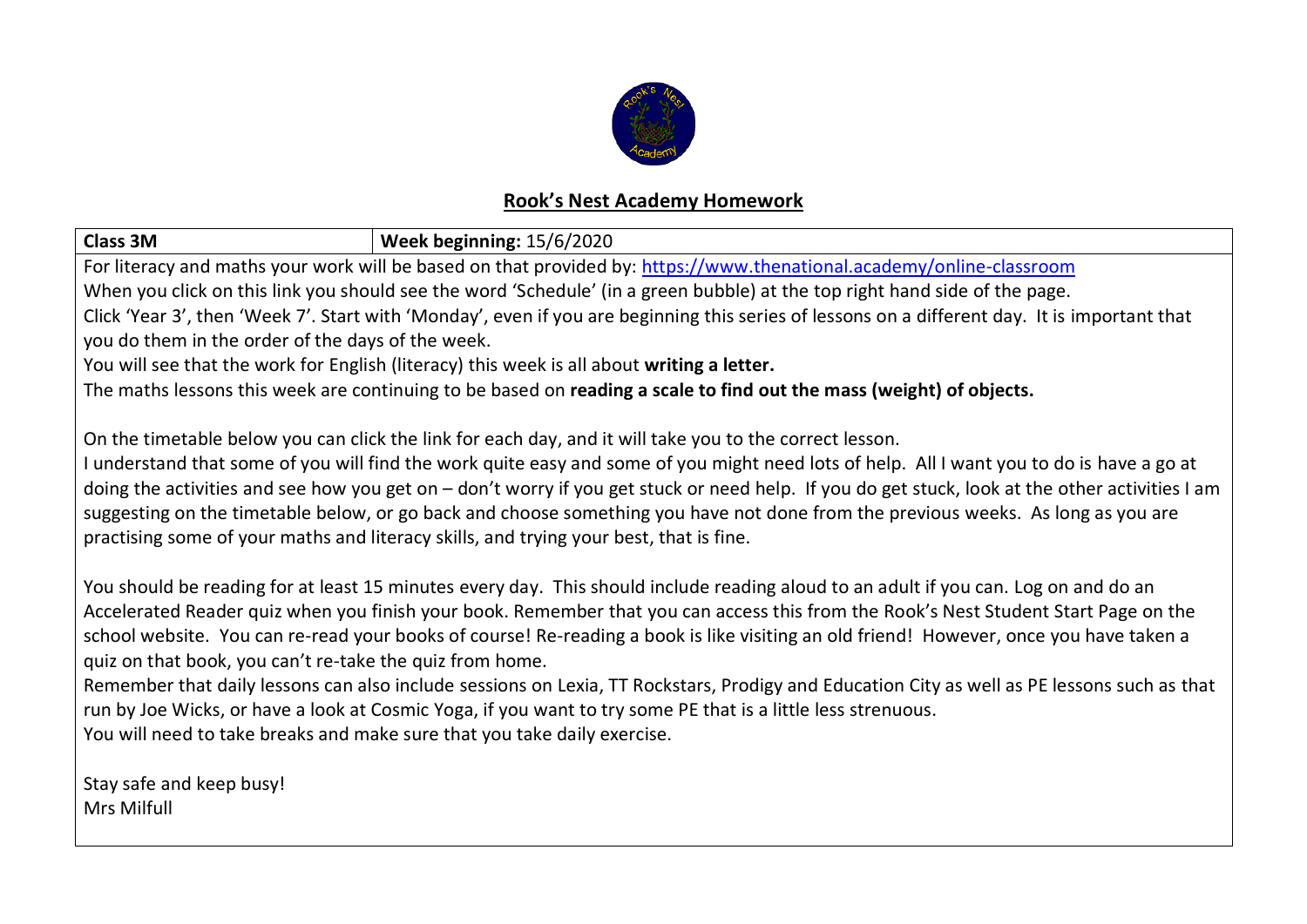|                   | Literacy / English                                                                                                                                                                          | <b>Mathematics</b>                                                                                                                                                     | <b>Other activities</b>                                                                                                                                                                                                                                                                                                                                                                                                                                                                                                                                                                                        |
|-------------------|---------------------------------------------------------------------------------------------------------------------------------------------------------------------------------------------|------------------------------------------------------------------------------------------------------------------------------------------------------------------------|----------------------------------------------------------------------------------------------------------------------------------------------------------------------------------------------------------------------------------------------------------------------------------------------------------------------------------------------------------------------------------------------------------------------------------------------------------------------------------------------------------------------------------------------------------------------------------------------------------------|
| Monday<br>Tuesday | https://classroom.th<br>enational.academy/l<br>essons/reading-<br>comprehension-<br>summary/activities/<br>$\overline{1}$<br>https://classroom.th<br>enational.academy/l<br>essons/reading- | https://classroom.th<br>enational.academy/l<br>essons/multiply-and-<br>divide-by-10-and-<br>100<br>https://classroom.th<br>enational.academy/l<br>essons/multiply-and- | Science:<br>TOPIC - Plants: What conditions could we change to investigate the growth of a plant?<br>The science lesson this week is all about investigating what a plant needs to help it grow, and the<br>effect of water on the growth of a plant. https://classroom.thenational.academy/lessons/plants-<br>what-conditions-could-we-change-to-investigate-the-growth-of-a-pl/<br>French:<br>This week your song is called 'Parapluie', which means 'umbrella'. It is a song about the rain, but<br>as you will see, the singer likes rain, and stays happy.<br>https://www.youtube.com/watch?v=B_kvXWBLUvI |
| Wednesday         | comprehension-<br>word-meaning<br>https://classroom.th<br>enational.academy/l<br>essons/identifying-<br>the-features-of-a-                                                                  | divide-by-1000<br>https://classroom.th<br>enational.academy/l<br>essons/measure-to-<br>read-a-scale/                                                                   | Lego challenge:<br>How are you getting on with the Lego Challenge?<br>See the next page for some Lego challenges. You could take photos of your creations and upload<br>them to the school Twitter page or send them to: headteacher@rooksnest.wakefield.sch.uk<br>Make sure you mark it for my attention. I would love to see what you build!                                                                                                                                                                                                                                                                 |
| Thursday          | text<br>https://classroom.th<br>enational.academy/l<br>essons/spag-focus-<br>subordinate-clauses                                                                                            | https://classroom.th<br>enational.academy/l<br>essons/measure-to-<br>read-mass-on-a-<br>scale/                                                                         | <b>Outdoor Activity:</b><br>Have you been watching 'Springwatch' on BBC2? Or have you noticed<br>how busy the birds around where you live are at the moment? Lots of<br>birds have young chicks to feed just now. Why not help them out by<br>creating a bird feeder? Even just putting out some water for them to have<br>a drink from will help them have more energy for feeding their young.                                                                                                                                                                                                               |
| Friday            | https://classroom.th<br>enational.academy/l<br>essons/to-write-a-<br>letter                                                                                                                 | https://classroom.th<br>enational.academy/l<br>essons/measure-to-<br>compare-mass/                                                                                     | Art:<br>Following on from last week's ideas about potato printing, this week I<br>would like you to investigate printing using a cotton bud, to create a<br>'pointillism' picture. Pointillism is a technique where lots of tiny dots are<br>used to make an image. Dip the end of a cotton bud in your paint, and tap<br>dots on the paper. Change colour and look at the effect you have created.<br>Again, send your work to: headteacher@rooksnest.wakefield.sch.uk                                                                                                                                        |